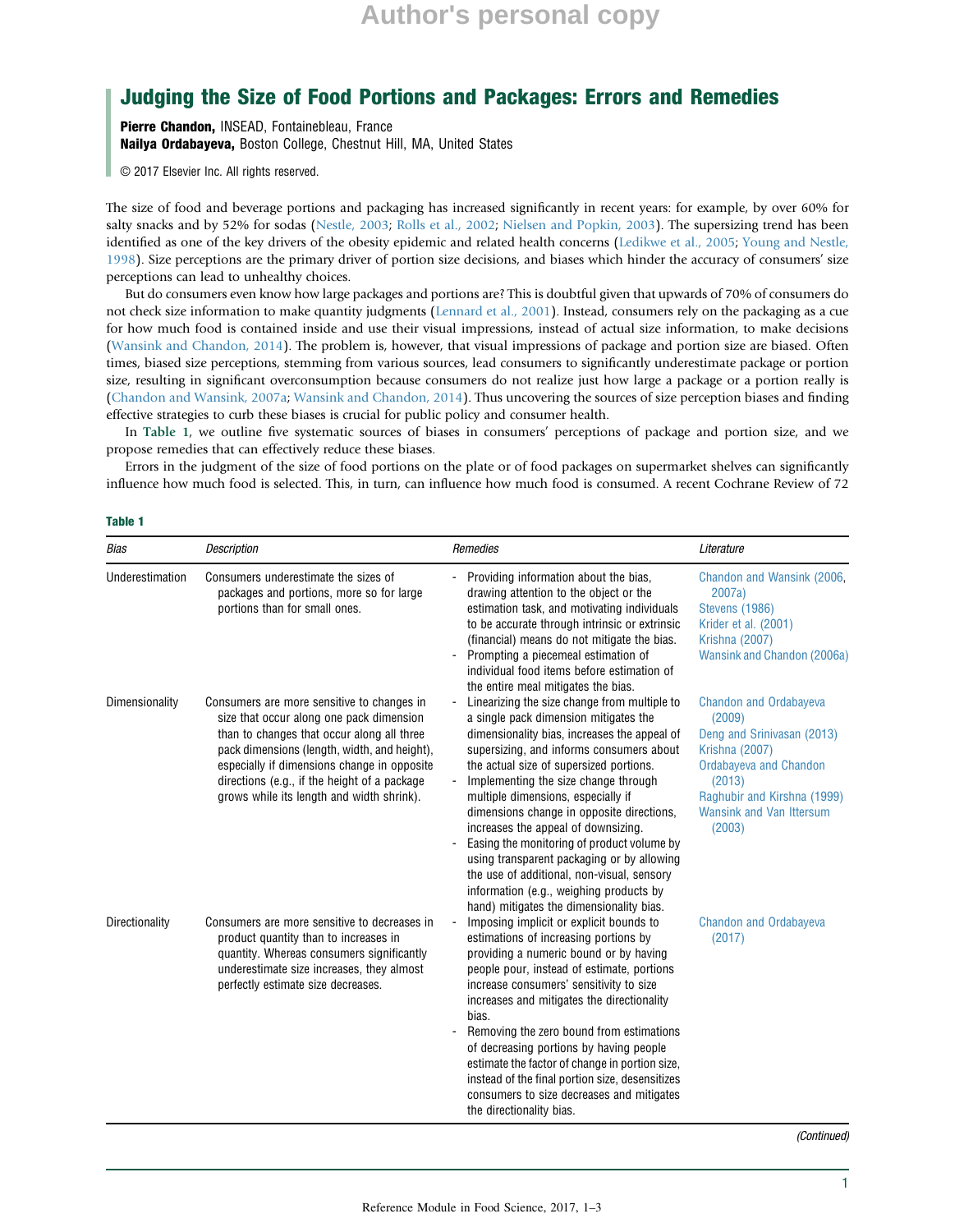# **Author's personal copy**

#### 2 Judging the Size of Food Portions and Packages: Errors and Remedies

| Bias     | <b>Description</b>                                                                                                                                                                                                                        | Remedies                                                                                                                                                                                                                                                                                                                                                                                                                                                                                                                                                                                                                                                                                                                                                                                                                                                                                                                                                                                                                                            | Literature                                                                                                                                                         |
|----------|-------------------------------------------------------------------------------------------------------------------------------------------------------------------------------------------------------------------------------------------|-----------------------------------------------------------------------------------------------------------------------------------------------------------------------------------------------------------------------------------------------------------------------------------------------------------------------------------------------------------------------------------------------------------------------------------------------------------------------------------------------------------------------------------------------------------------------------------------------------------------------------------------------------------------------------------------------------------------------------------------------------------------------------------------------------------------------------------------------------------------------------------------------------------------------------------------------------------------------------------------------------------------------------------------------------|--------------------------------------------------------------------------------------------------------------------------------------------------------------------|
| Labeling | Consumers believe that a product is smaller,<br>lighter, or less caloric when it has a label<br>highlighting its small size, healthy<br>components, healthy positioning, or<br>showing the product on the top-left (vs.<br>Bottom-right). | Highlighting the healthiness (or<br>unhealthiness) of the meal or its<br>components increases the labeling bias.<br>Having people evaluate the size of individual<br>meal components or providing serving size<br>information reduces the labeling bias, but<br>only among normal-weight individuals<br>(who focus on the perceived reduction in<br>product size resulting from health labels),<br>not among overweight individuals (who<br>focus on the reduction in consumption guilt<br>resulting from health labels).<br>Downplaying the healthiness of individual<br>items served at restaurants with healthy<br>positioning (by having people consider why<br>individual items at these restaurants may<br>not be as healthy as expected) mitigates the<br>bias created by healthy restaurant<br>positioning.<br>Placing products with "heavy" product<br>positioning (bottom-right) on the label next<br>to other products with similar labels<br>reduces the positioning bias created by the<br>location of the product image on the label. | Aydinoglu and Krishna (2011)<br><b>Chandon and Wansink</b><br>(2007a,b)<br>Cherney and Gal (2010)<br>Deng and Kahn (2009)<br><b>Wansink and Chandon</b><br>(2006b) |
| Affect   | Consumers are more sensitive to package and<br>portion sizes when they feel conflicted<br>between their desire for the product<br>contained in the package and their<br>perception of the product's potential health<br>risk.             | Consumers who inherently experience high<br>conflict between desire for hedonic food<br>and fear of its unhealthiness (e.g., dieters)<br>are more accurate in estimating portion<br>size.<br>Simultaneously inducing both desire (by<br>having people sample the food before<br>consumption) and the perceived danger of<br>food (by highlighting its unhealthy nature or<br>components) can improve the accuracy of<br>size perceptions.                                                                                                                                                                                                                                                                                                                                                                                                                                                                                                                                                                                                           | <b>Balcetis and Dunning (2010)</b><br>Cornil et al. (2014)<br>van Koningsbruggen et al.<br>(2011)                                                                  |

studies (Hollands et al., 2015) of the "portion size effect" concluded that there is strong evidence that "people consistently consume more food and drink when offered larger-sized portions, packages or tableware than when offered smaller-sized versions." It called for policies and practices that successfully reduce the size, availability and appeal of larger-sized portions, packages, individual units and tableware.

Still, more research is needed to examine whether the outlined factors impact other food behaviors, such as the amount of food people stockpile or waste, and to study its effects on the long term rather than just over the short term. It will also be important to test if the magnitude of the biases and the effectiveness of their remedies vary by context (e.g., cultural context), food type, and consumer segment (e.g., overweight, normal weight, and underweight; young and older populations).

More generally, it will be useful to understand how consumers integrate their size estimations with other information available in the retail environment such as price (unit and total), costs, retail atmospherics (e.g., music), serving plates and utensils (e.g., size and shape of a serving plate), and consumers' affective states (e.g., mood), as all of these factors have been previously linked to individuals' information processing strategies and food decisions. Finally, it will be crucial for future work to uncover new remedies for the existing biases as well as new biases that may impact size perceptions, including those stemming from non-visual food properties (e.g., sound, smell, texture).

### References

Aydinoglu, N., Krishna, A., 2011. Guiltless gluttony: the asymmetric effect of size labels on size perceptions and consumption. J. Consum. Res. 37 (6), 1095–1112.

Balcetis, E., Dunning, D., 2010. Wishful seeing: more desired objects are seen as closer. Psychol. Sci. 21, 147–152.

Chandon, P., Ordabayeva, N., 2009. Supersize in one dimension, downsize in three dimensions: effects of spatial dimensionality on size perceptions and preferences. J. Mark. Res. 46 (6), 725–738.

Chandon, P., Ordabayeva, N., 2017. The accuracy of less: natural bounds explain why quantity decreases are estimated more accurately than quantity increases. J. Exp. Psychol. Gen. 146 (2), 250–268.